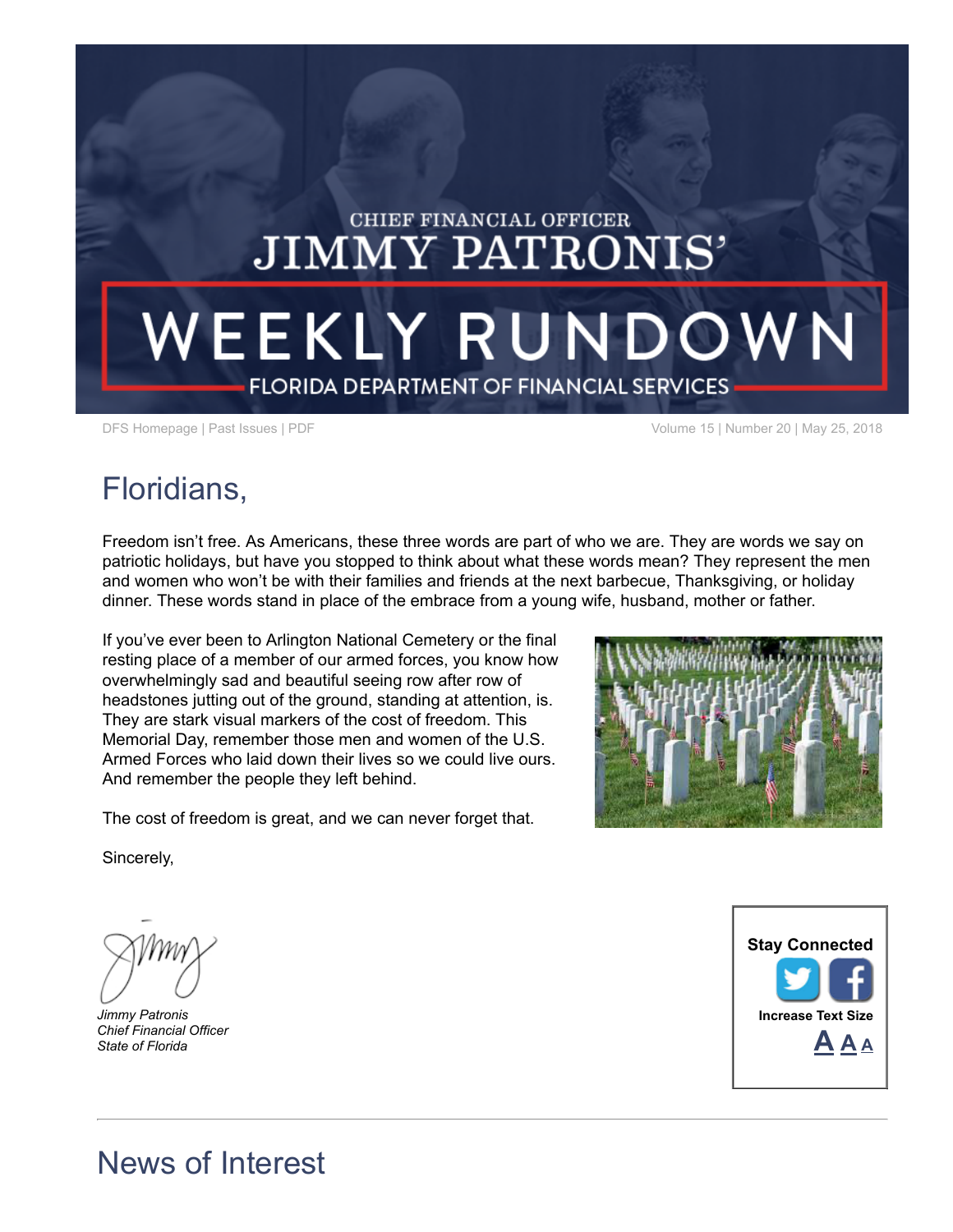Panama City News Herald: ['More than a calling': Ceremony honors fallen law enforcement officers](http://www.newsherald.com/news/20180517/more-than-calling-ceremony-honors-fallen-law-enforcement-officers) 

News 13 Panama City: [Governor Scott and CFO Jimmy Patronis Visit 'Rock the Kids' Fundraiser](http://www.mypanhandle.com/news/rock-the-kids-raises-money-for-anchorage-children-s-home/1190737771) 

Insurance News Net: [OIR Staff Member Deploying to Puerto Rico to Provide Assistance](https://insurancenewsnet.com/oarticle/oir-staff-member-deploying-to-puerto-rico-to-provide-assistance)

WPLG Local 10 Miami: [Man sentenced to 20 years in prison for setting homes on fire in insurance](https://www.local10.com/news/florida/miami-dade/man-sentenced-to-20-years-in-prison-for-setting-homes-on-fire-in-insurance-fraud-scheme) fraud scheme

Associated Press: [Florida's hurricane fund in good shape entering storm season](https://www.usnews.com/news/best-states/florida/articles/2018-05-21/floridas-hurricane-fund-in-good-shape-entering-storm-season)

WINK News: [Arson-for-profit crew arrested, accused of setting SWFL homes on fire](http://www.winknews.com/2018/05/18/arson-ring-behind-bars-accused-of-setting-fire-to-homes-collecting-thousands-from-insurance/)

Watchdog.org : [State catastrophe fund seeks to expand bonding capacity](https://www.watchdog.org/florida/state-catastrophe-fund-seeks-to-expand-bonding-capacity/article_151cf8b0-5c25-11e8-a11b-5781bd0beaf7.html)

### Report Suspicious Activity Surrounding Hurricane Damage Repairs

As the 2018 Hurricane Season approaches, Chief Financial Officer (CFO) Jimmy Patronis reminds Floridians to contact his Disaster Fraud Action Strike Team (DFAST) if they suspect they may have fallen victim to insurance fraud during their recovery after a hurricane. DFAST investigations stemming from the 2017 Hurricane Season have resulted in the arrest of 22 alleged insurance fraud criminals while nearly 100 investigations currently remain open and ongoing.

"Those who seek to take advantage of others during the recovery phase of a disaster are some of the worst types of criminals we see," said CFO Jimmy Patronis. "As recovery efforts continue from last year, and the 2018 Hurricane Season quickly approaches, we must continue to look out for our families, friends and neighbors by reporting suspicious activity as soon as possible."

#### Possible indicators of post-storm fraud include:

- A contractor or restoration professional who offered to waive or discount your insurance deductible.

- A contractor or restoration professional that has received payment and has failed to provide any repairs to your home.

- A contractor or restoration professional who offered to provide repairs at a cash-only discounted rate and has failed to provide repairs to your home.

- A contractor or restoration professional who pressured you to sign an AOB and has failed to provide any repairs to your home or stopped responding to your contact attempts.

#### Consumers who have experienced or witnessed these types of activity are encouraged to reach out to CFO Patronis' Fraud Tip Hotline by calling 1-800-378-0445. Callers can choose to remain anonymous.

The Department's anti-fraud strike team consists of three teams that are working in areas heavily impacted by Hurricane Irma including but not limited to South Florida, Miami-Dade and Monroe counties; Southwest Florida, including Lee and Collier counties; and Central Florida, including Polk and Orange counties and Northeast Florida. They are trained insurance fraud investigators with specialized knowledge of property & casualty fraud and workers' compensation fraud. To ensure that law-breakers are prosecuted to the fullest extent of Florida law, CFO Patronis is working directly with dedicated prosecutors housed within each of the respective State Attorney's Offices.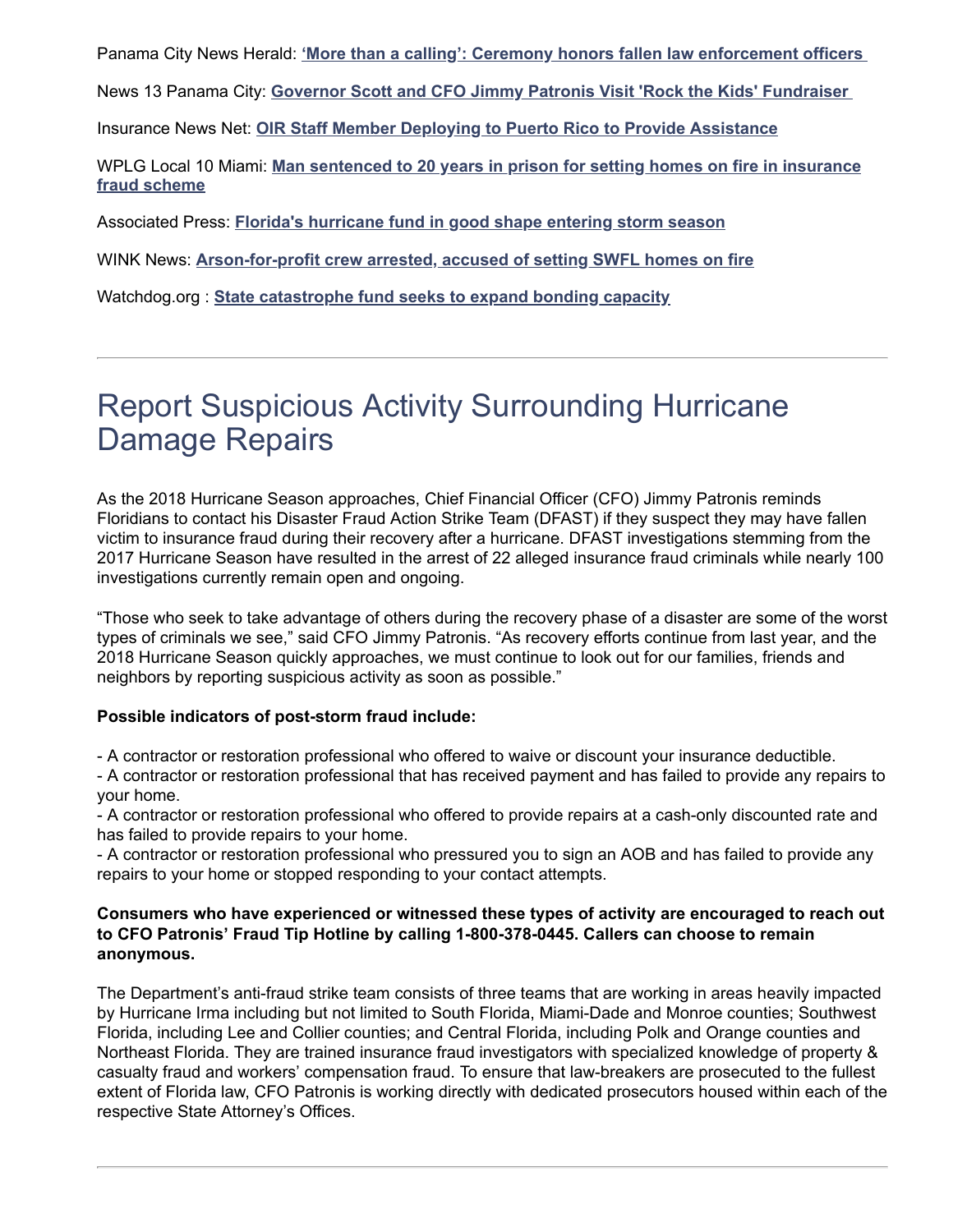### Operation Rent-To-Burn: \$187,000 Arson-for-Profit Crime Ring Taken Down

Chief Financial Officer (CFO) and State Fire Marshal Jimmy Patronis on Wednesday announced the recent arrest of Yamina Grafal, Walther Avila Lainez and Gennie Avila Lainez following a joint investigation conducted by the Miami-Dade Police Department's Economic Crimes Bureau Arson Squad and CFO Jimmy Patronis' Bureau of Fire and Arson Investigations. Members of the crime ring allegedly played various roles when conducting an arson-for-profit scheme, fraudulently collecting at least \$187,000 in

insurance payouts by setting seven residential structures on fire between 2009-2016 in Miami-Dade, Lee and Collier County.

"Insurance fraud, especially arson-for-profit schemes, can drive up Floridians' insurance rates and pose a direct threat to the safety and well-being of our neighborhoods and communities," said CFO and State Fire Marshal Jimmy Patronis. "Protecting Floridians is our top priority and the collaborative efforts exhibited during this investigation by state and local law enforcement is nothing short of remarkable."

The investigation was initiated after authorities received information from Citizens Insurance regarding falsified receipts in support of an insurance claim for a fire loss. This investigation revealed that multiple individuals had





Ist Degree, (2) Insurance Clai<br>False, Arson 1st Degree, Gran



krrested 12-15-2016:<br>!alse/Fraudulent



**Gennie Avila Lainez** 

**Luis Rosales** .<br>OSS: Grand

conspired to rent residential properties, and after obtaining renter's insurance, intentionally set the homes on fire for economic gain. The fires were set in such a manner that responding fire departments did not suspect criminal activity.

The investigation revealed the following locations were intentionally set on fire:

October 11, 2009 - Residential fire at 2161 41 Street SW, Naples, FL February 16, 2010 - Residential fire at 3116 NE 7th Place, Cape Coral, FL June 28, 2012 - Residential fire at 3415 SW 13th Terrace, Miami, FL October 31, 2014 - Residential fire at 901 NW 50th Street, Miami, FL December 28, 2014 - Residential fire at 674 Pine Cone Lane, Naples, FL April 4, 2015 - Residential fire at 5621 NW 10th Avenue, Miami, FL December 13, 2016 - Planned residential fire at 1850 NW 112th Terrace, Miami, FL

The following individuals have been arrested:

Gennie Avila Lainez – arrested 05-17-2018: Racketeering/Rico, Racketeer/Conspire To, Insurance Claims/False, Arson 1st Degree Walther Avila Lainez – arrested 05-17-2018: Racketeering/Rico, Racketeer/Conspire To, (3) Insurance Claims/False, Arson 1st Degree, Grand Theft 1st Degree, Grand Theft 2nd Degree. Yamina Grafal – arrested 05-18-2018: Racketeering/Rico, Racketeer/ Conspire To, (2) Insurance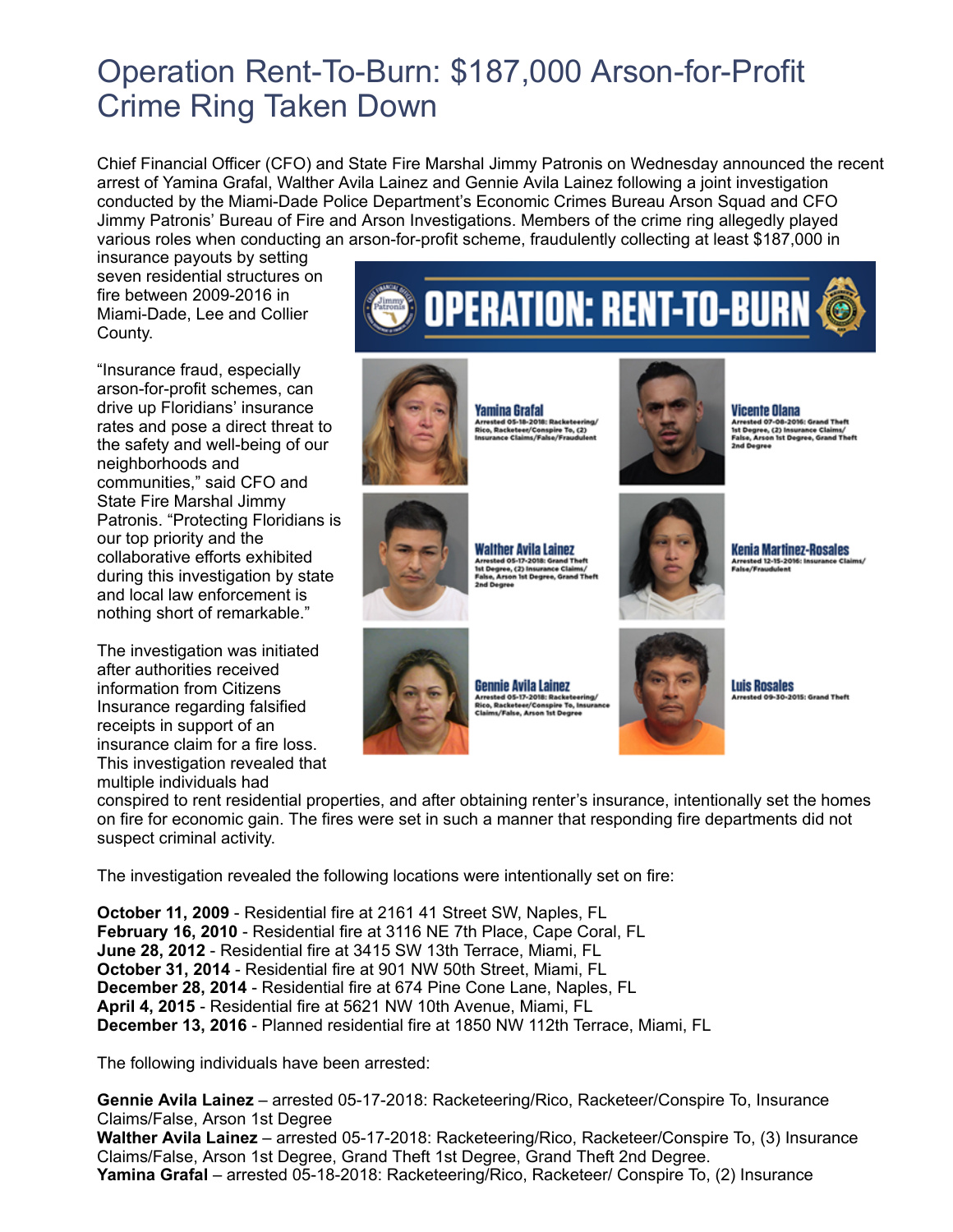Claims/False/Fraudulent Vicente Olana – arrested 07-08-2016: Grand Theft 1st Degree, (2) Insurance Claims/False, Arson 1st Degree, Grand Theft 2nd Degree Kenia Martinez-Rosales – arrested 12-15-2016: Insurance Claims/False/Fraudulent Luis Rosales – arrested 09-30-2015: Grand Theft

Walther Avila Lainez was taken into custody May 17, 2018 in Tennessee by ATF agents and the Hamilton County Tennessee Sheriff's Office. He is in custody pending extradition to Florida.

The Bureau of Fire and Arson Investigations is a law enforcement branch of CFO and State Fire Marshal Jimmy Patronis' Division of Investigative and Forensic Services that conducts statewide fire, arson and explosives investigations. The Bureau encourages Floridians who believe they may have information surrounding these fires to contact the Arson Tip Hotline by calling 1-877-662-7766. Callers can choose to remain anonymous and any information that leads to a prosecution may be eligible for a cash reward.

### Brandon Woman Charged with Public Assistance Fraud After Collecting \$90,000 in Public Assistance Benefits While Earning Six-Figure Salary

Chief Financial Officer (CFO) Jimmy Patronis on Wednesday announced the recent arrest of Nadia Caraballo, 41, after a public assistance fraud investigation revealed that Caraballo submitted false applications to the Department of Children and Families in order to qualify for Food Stamps and Medicaid assistance. As a result, Caraballo fraudulently obtained more than \$93,000 in public assistance benefits.

"Public assistance fraud is not a victimless crime," said CFO Jimmy Patronis. "Every dollar taken by criminals who lie to obtain public assistance they are not entitled to is a dollar not going to a family or consumer who truly needs it. This type of activity is disgustingly unfortunate."

CFO Patronis' Division of Public Assistance Fraud identified that from 2012 to 2017, Caraballo completed and submitted annual applications indicating that she was unemployed and in need of supplemental nutrition and healthcare assistance.

The investigation revealed that Nadia Caraballo was employed by Citigroup Technology, Incorporated, from September 5, 2012 through at least November 1, 2017. Nadia Caraballo earned an annual salary of \$110,000.00 to \$139,050.00 and earned gross wages of \$735,669.10 for the pay period of January 11, 2013 through October 20, 2017. Caraballo failed to report this information to the Department of Children and Families.

As a result of her actions, Caraballo fraudulently received \$40,070.00 in Supplemental Nutrition Assistance Program (SNAP) benefits from January 2013 through October 2017 and \$53,159.35 in Medicaid assistance from February 2013 through October 2017, for a total of \$93,229.35 in assistance to which she was not legally entitled.

Caraballo was arrested February 22, 2018 by Hillsborough County Sheriff's Office and was charged with one count of public assistance fraud. Caraballo has been placed in an Extended Pre-trial Intervention program, disqualified from participating in the Food Stamp program and ordered to make full restitution to the state.

This case was prosecuted by the Hillsborough County State Attorney's Office, 13th Judicial Circuit.